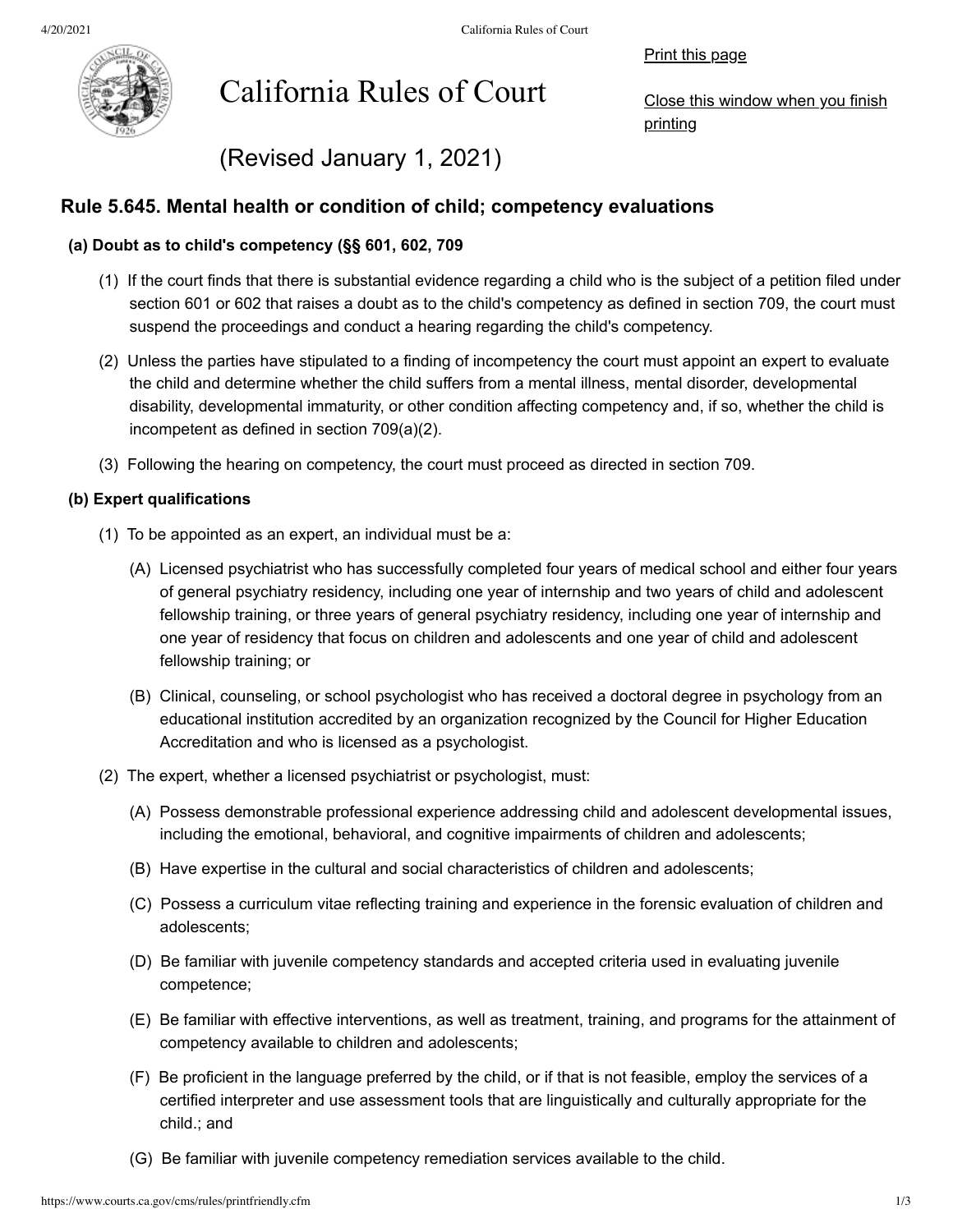(3) Nothing in this rule precludes involvement of clinicians with other professional qualifications from participation as consultants or witnesses or in other capacities relevant to the case.

## **(c) Interview of child**

The expert must attempt to interview the child face-to-face. If an in-person interview is not possible because the child refuses an interview, the expert must try to observe and make direct contact with the child to attempt to gain clinical observations that may inform the expert's opinion regarding the child's competency.

### **(d) Review of records**

- (1) The expert must review all the records provided as required by section 709.
- (2) The written protocol required under section 709(i) must include a description of the process for obtaining and providing the records to the expert to review, including who will obtain and provide the records to the expert.

#### **(e) Consult with the child's counsel**

- (1) The expert must consult with the child's counsel as required by section 709. This consultation must include, but is not limited to, asking the child's counsel the following:
	- (A) If the child's counsel raised the question of competency, why the child's counsel doubts that the child is competent;
	- (B) What has the child's counsel observed regarding the child's behavior; and
	- (C) A description of how the child interacts with the child's counsel.
- (2) No waiver of the attorney-client privilege will be deemed to have occurred from the child's counsel report of the child's statements to the expert, and all such statements are subject to the protections in (g)(2) of this rule.

# **(f) Developmental history**

The expert must gather a developmental history of the child as required by section 709. This history must be documented in the report and must include the following:

- (1) Whether there were complications or drug use during pregnancy that could have caused medical issues for the child;
- (2) When the child achieved developmental milestones such as talking, walking, and reading;
- (3) Psychosocial factors such as abuse, neglect, or drug exposure;
- (4) Adverse childhood experiences, including early disruption in the parent-child relationship;
- (5) Mental health services received during childhood and adolescence;
- (6) School performance, including an Individualized Education Plan, testing, achievement scores, and retention;
- (7) Acculturation issues;
- (8) Biological and neurological factors such as neurological deficits and head trauma; and
- (9) Medical history including significant diagnoses, hospitalizations, or head trauma.

## **(g) Written report**

(1) Any court-appointed expert must examine the child and advise the court on the child's competency to stand trial. The expert's report must be submitted to the court, to the counsel for the child, to the probation department, and to the prosecution. The report must include the following: